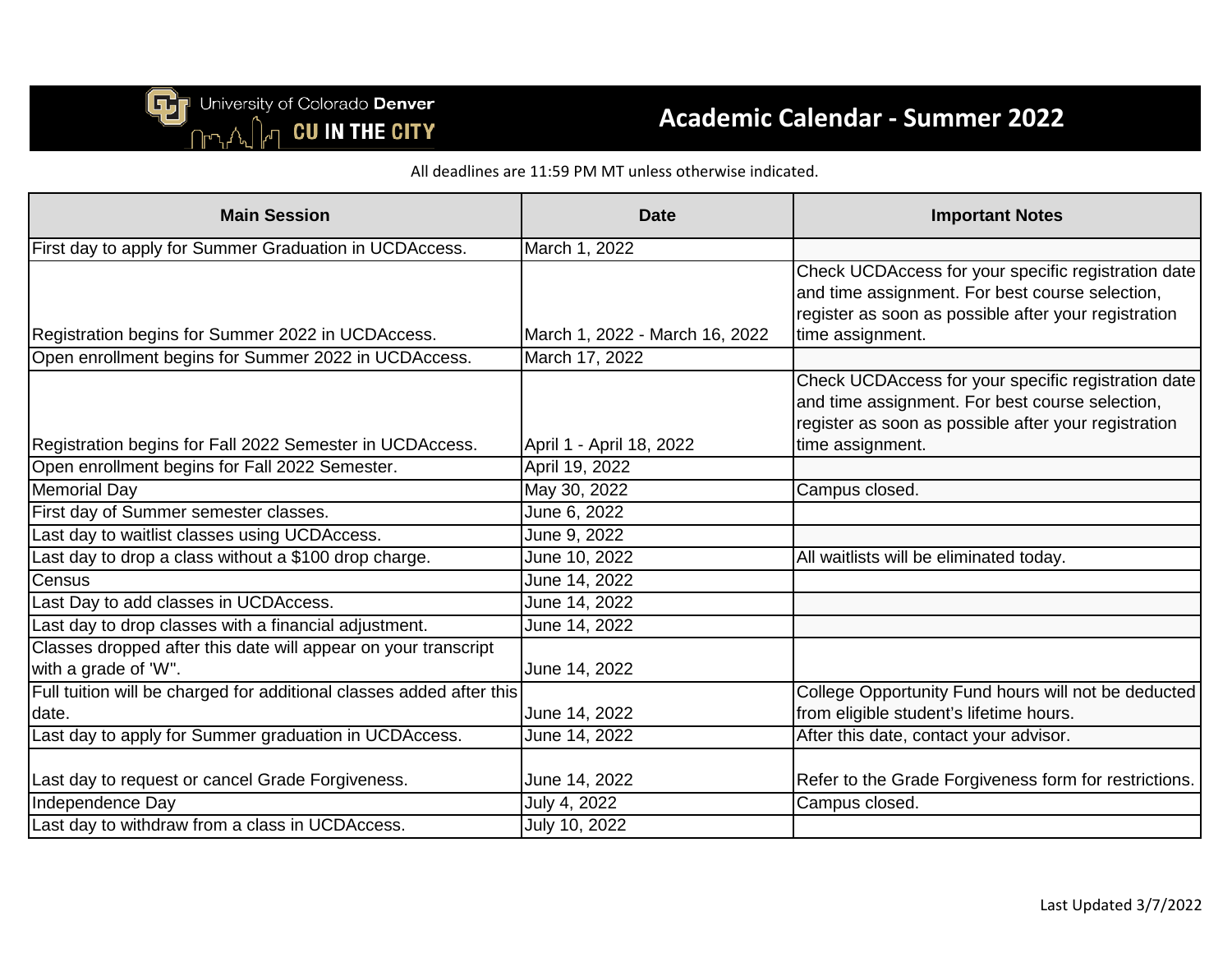| Last day to request No Credit or Pass/Fail grade for a class.      | July 10, 2022         | Graduate degree students can exercise the P/F<br>option for undergraduate courses only. Graduate<br>students should consult their school or college<br>regarding the P/F option. A grade of P will not be<br>acceptable for graduate credit to satisfy any<br>Graduate School requirement. |
|--------------------------------------------------------------------|-----------------------|--------------------------------------------------------------------------------------------------------------------------------------------------------------------------------------------------------------------------------------------------------------------------------------------|
| First day to withdraw from a class with a Late Withdraw Petition   |                       |                                                                                                                                                                                                                                                                                            |
| form.                                                              | July 11, 2022         |                                                                                                                                                                                                                                                                                            |
| Last day to withdraw from a class with a Late Withdraw Petition    |                       |                                                                                                                                                                                                                                                                                            |
| form.                                                              | July 20, 2022         |                                                                                                                                                                                                                                                                                            |
| End of semester.                                                   | July 30, 2022         |                                                                                                                                                                                                                                                                                            |
| Final grades available on UCDAccess and transcripts                |                       |                                                                                                                                                                                                                                                                                            |
| (tentative).                                                       | <b>August 4, 2022</b> |                                                                                                                                                                                                                                                                                            |
| Summer degrees posted on UCDAccess and transcripts<br>(tentative). | August 25, 2022       | This is the date your degree will be recorded on your<br>transcript; diplomas begin mailing on September<br>14th.                                                                                                                                                                          |

# Important Information

Refer to the Residency website for important deadlines pertaining to In-State Tuition Rate qualification.

Refer to the College Opportunity Fund (COF) website for important deadlines pertaining to the COF stipend for eligible undergraduate students paying in-state tuition.

**Additional Billing/Financial Information:** Students are responsible for complying with tuition/fees deadlines. All registered students must access their student account and billing information through UCDAccess. You will also receive an electronic bill to your university email account.

**Intensive and Module classes** require the same amount of work and number of classroom hours as full-term classes. Intensive classes are less than five weeks. Module classes last five or more weeks, but less than full term. Module/intensive classes may be added up until the first day of the class. After the first day of class, late starting module or intensive classes may be added with the instructor's signature approval. Instructor approval is not required to drop the class within the first 15% of class meetings.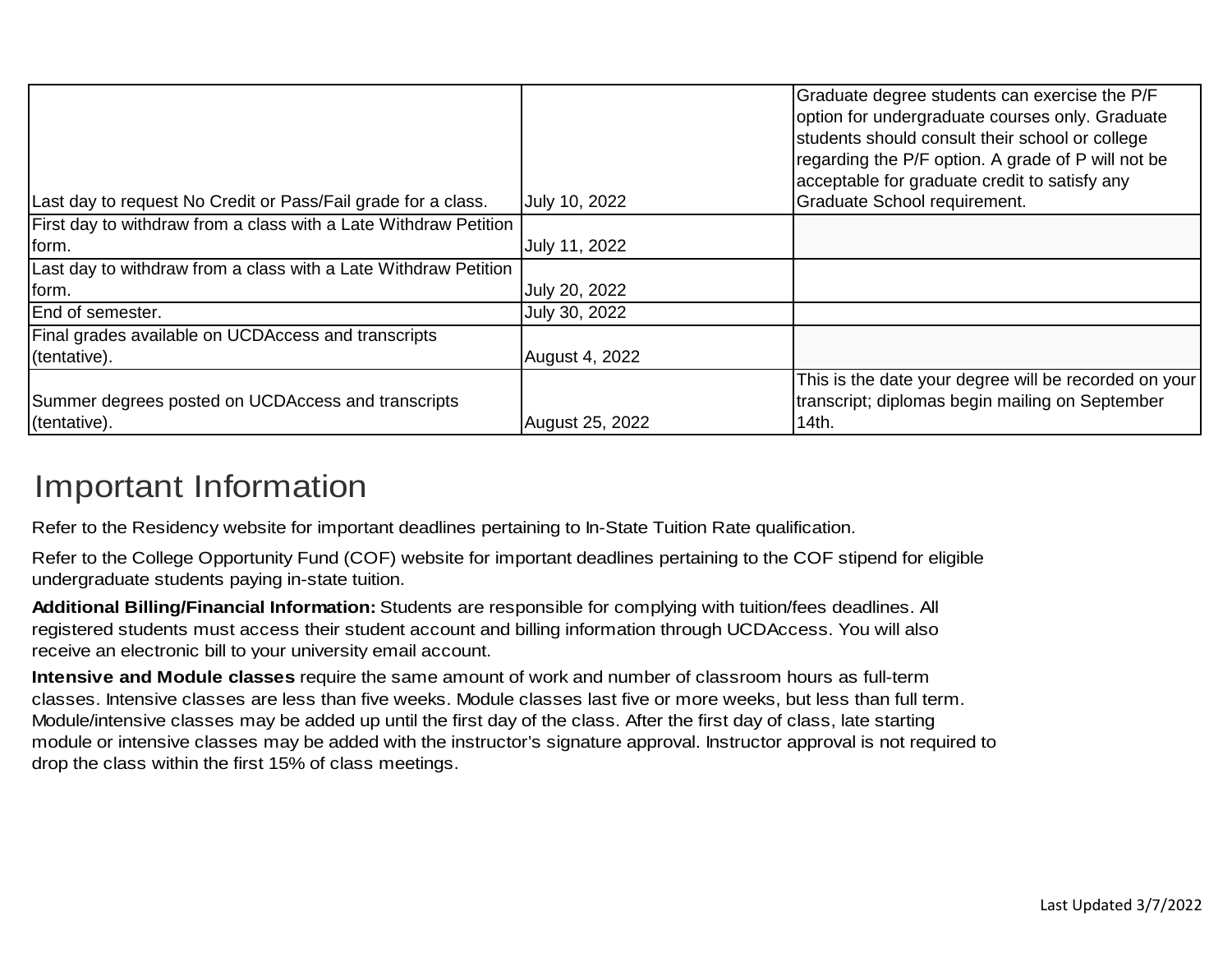## **Academic Calendar - Summer 2022**

All deadlines are 11:59 PM MT unless otherwise indicated.

| <b>Four-Week Sessions</b>                                                  | <b>Date</b>                    | <b>Important Notes</b>                                                                                                                                                             |
|----------------------------------------------------------------------------|--------------------------------|------------------------------------------------------------------------------------------------------------------------------------------------------------------------------------|
| First day to apply for Summer Graduation in UCDAccess.                     | March 1, 2022                  |                                                                                                                                                                                    |
| Registration begins for Summer Semester in UCDAccess.                      | March 1, 2022 - March 16, 2022 | Check UCDAccess for your specific registration date<br>and time assignment. For best course selection,<br>register as soon as possible after your registration<br>time assignment. |
| Open enrollment begins for Summer Semester in UCDAccess.                   | March 17, 2022                 |                                                                                                                                                                                    |
| Registration begins for Fall 2022 Semester in UCDAccess.                   | April 1 - April 18, 2022       | Check UCDAccess for your specific registration date<br>and time assignment. For best course selection,<br>register as soon as possible after your registration<br>time assignment. |
| Open enrollment begins for Fall 2022 Semester in UCDAccess. April 19, 2022 |                                |                                                                                                                                                                                    |
| <b>Memorial Day</b>                                                        | May 30, 2022                   | Campus closed.                                                                                                                                                                     |
| Independence Day                                                           | July 4, 2022                   | Campus closed.                                                                                                                                                                     |
| Summer degrees posted on UCDAccess and transcripts<br>(tentative).         | <b>August 25, 2022</b>         | This is the date your degree will be recorded on your<br>transcript; diplomas begin mailing on September<br>14th.                                                                  |

| <b>First Four-Week Session</b>                               | <b>Date</b>   | <b>Important Notes</b> |
|--------------------------------------------------------------|---------------|------------------------|
| First day of first four-week session.                        | June 6, 2022  |                        |
| Last day to waitlist classes using UCDAccess.                | June 9, 2022  |                        |
| Last day to add first four-week session classes using        |               |                        |
| UCDAccess.                                                   | June 9, 2022  |                        |
| Last day to drop a first four-week session class without a   |               |                        |
| penalty and a 'W' grade.                                     | June 9, 2022  |                        |
| Last day to withdraw from a first four-week session class in |               |                        |
| UCDAccess.                                                   | June 21, 2022 |                        |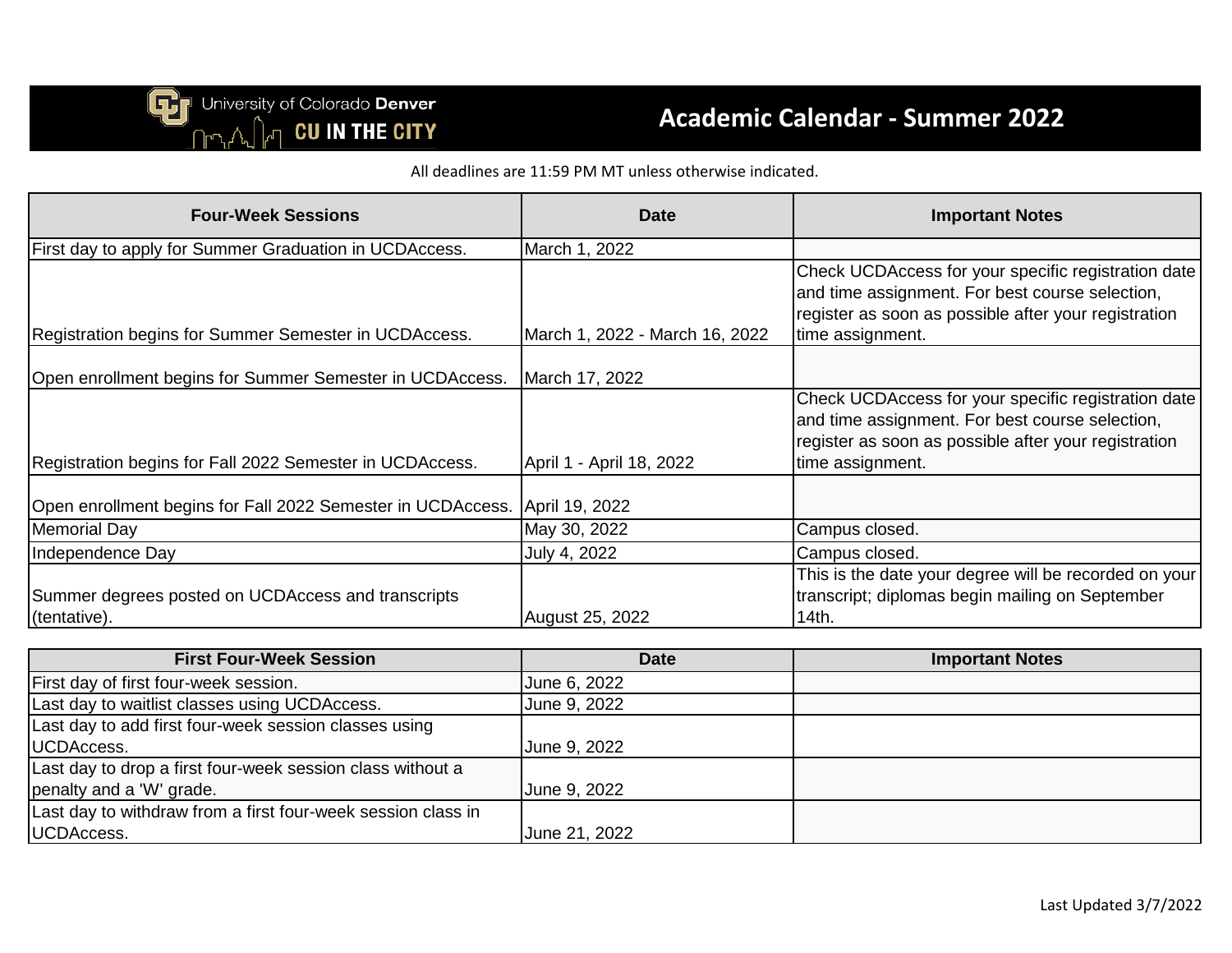| Last day to request No Credit or Pass/Fail grade for a class. | June 21, 2022 | Graduate degree students can exercise the P/F<br>option for undergraduate courses only. Graduate<br>students should consult their school or college<br>regarding the P/F option. A grade of P will not be<br>acceptable for graduate credit to satisfy any<br>Graduate School requirement. |
|---------------------------------------------------------------|---------------|--------------------------------------------------------------------------------------------------------------------------------------------------------------------------------------------------------------------------------------------------------------------------------------------|
| End of first four-week session.                               | July 2, 2022  |                                                                                                                                                                                                                                                                                            |

| <b>Second Four-Week Session</b>                               | <b>Date</b>   | <b>Important Notes</b>                                                                                                                                                                                                                                                                            |
|---------------------------------------------------------------|---------------|---------------------------------------------------------------------------------------------------------------------------------------------------------------------------------------------------------------------------------------------------------------------------------------------------|
| First day of second four-week session.                        | July 5, 2022  |                                                                                                                                                                                                                                                                                                   |
| Last day to waitlist classes using UCDAccess.                 | July 8, 2022  |                                                                                                                                                                                                                                                                                                   |
| Last day to add four-week session classes using UCDAccess.    | July 8, 2022  |                                                                                                                                                                                                                                                                                                   |
| Last day to drop a second four-week session class without a   |               |                                                                                                                                                                                                                                                                                                   |
| penalty and a 'W' grade.                                      | July 8, 2022  |                                                                                                                                                                                                                                                                                                   |
| Last day to withdraw from a second four-week session class in |               |                                                                                                                                                                                                                                                                                                   |
| UCDAccess.                                                    | July 20, 2022 |                                                                                                                                                                                                                                                                                                   |
| Last day to request No Credit or Pass/Fail grade for a class. | July 20, 2022 | Graduate degree students can exercise the P/F<br>option for undergraduate courses only. Graduate<br>students should consult their school or college<br>regarding the P/F option. A grade of P will not be<br>acceptable for graduate credit to satisfy any<br><b>Graduate School requirement.</b> |
| End of second four-week session.                              | July 30, 2022 |                                                                                                                                                                                                                                                                                                   |
|                                                               |               |                                                                                                                                                                                                                                                                                                   |

## Important Information

Refer to the Residency website for important deadlines pertaining to In-State Tuition Rate qualification.

Refer to the College Opportunity Fund (COF) website for important deadlines pertaining to the COF stipend for eligible undergraduate students paying in-state tuition.

**Additional Billing/Financial Information:** Students are responsible for complying with tuition/fees deadlines. All registered students must access their student account and billing information through UCDAccess. You will also receive an electronic bill to your university email account.

**Intensive and Module classes** require the same amount of work and number of classroom hours as full-term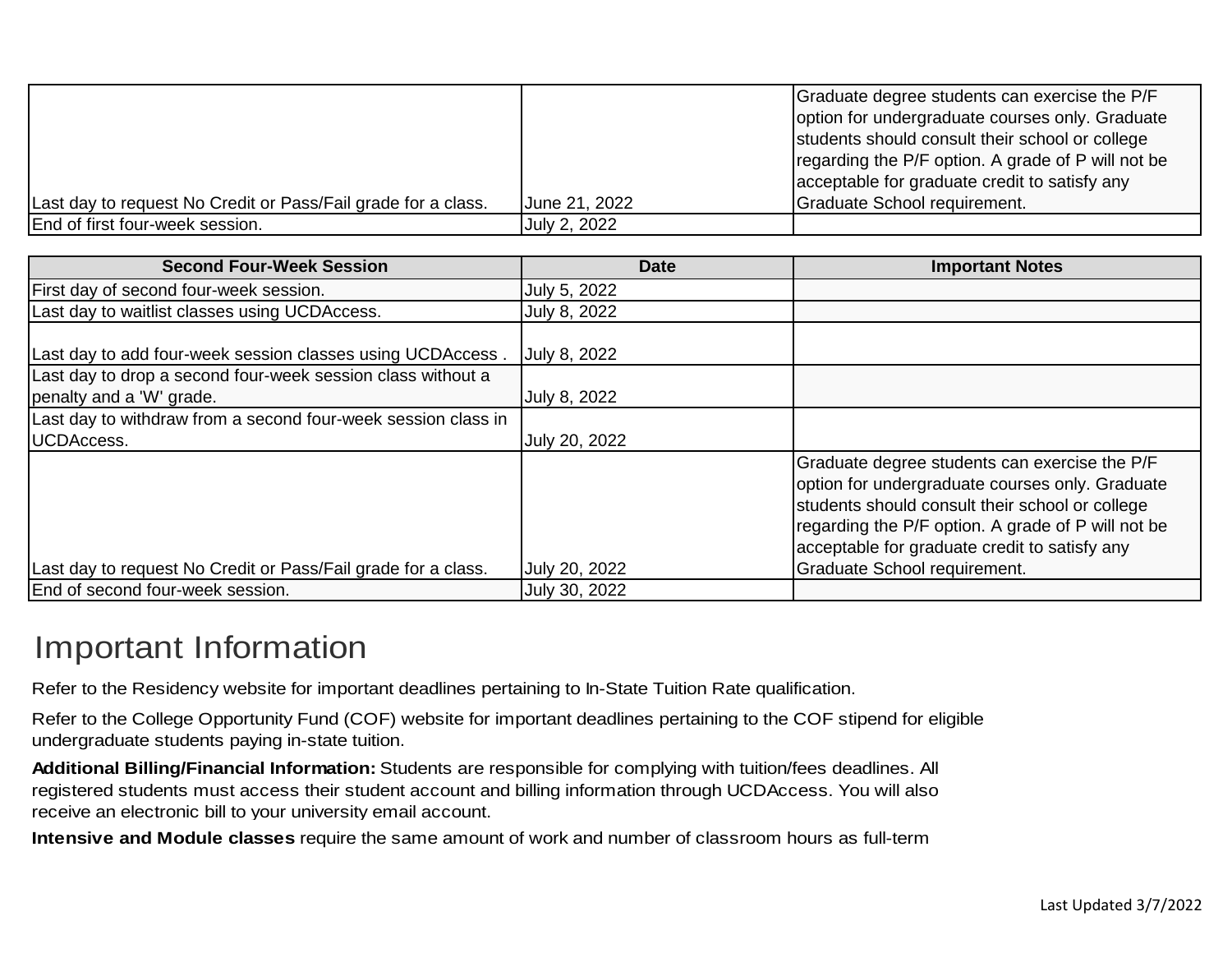classes. Intensive classes are less than five weeks. Module classes last five or more weeks, but less than full term. Module/intensive classes may be added up until the first day of the class. After the first day of class, late starting module or intensive classes may be added with the instructor's signature approval. Instructor approval is not required to drop the class within the first 15% of class meetings.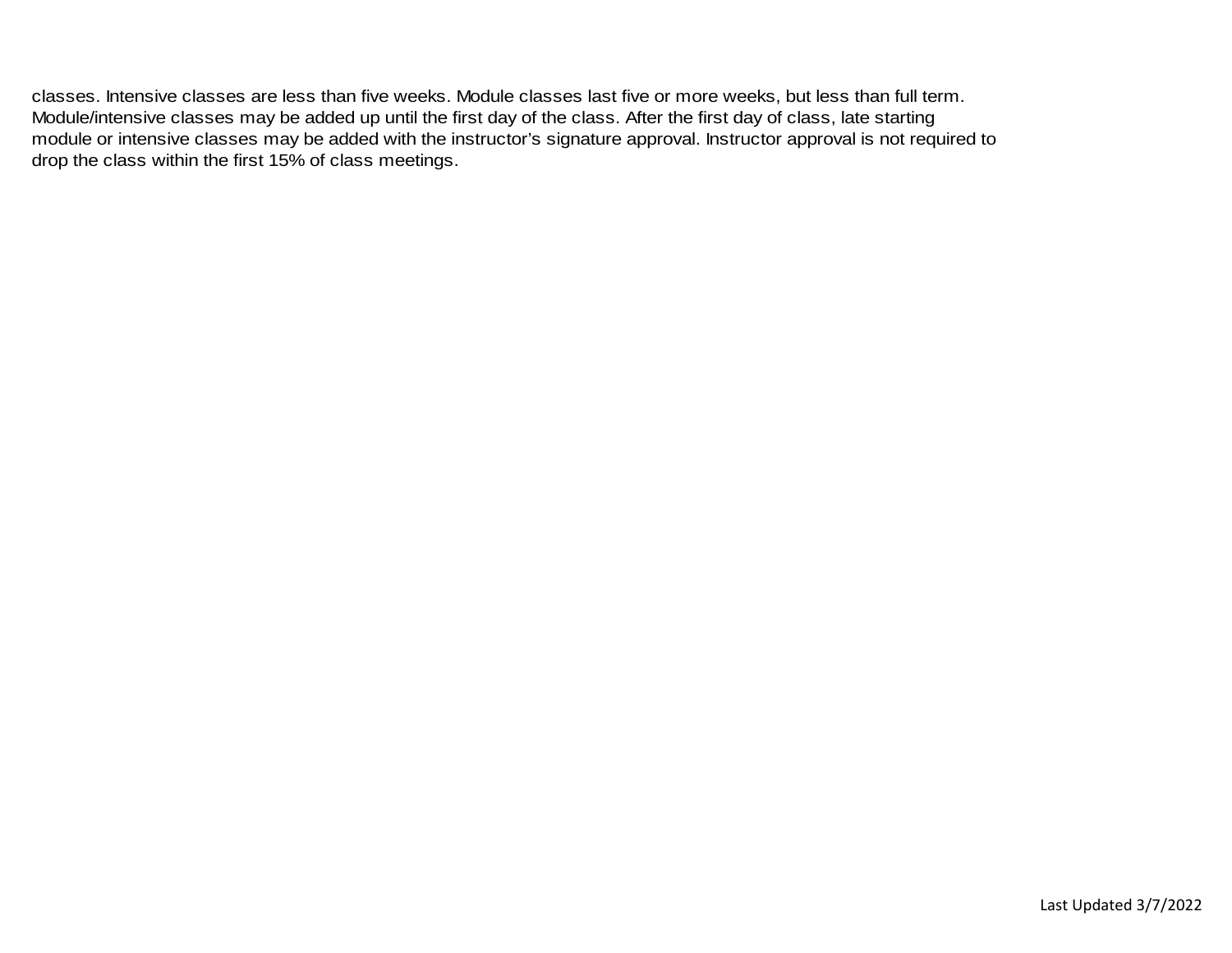

## **Academic Calendar - Summer 2022**

#### All deadlines are 11:59 PM MT unless otherwise indicated.

| <b>Maymester Session</b>                                                                         | <b>Date</b>                    | <b>Important Notes</b>                                                                                                                                                             |
|--------------------------------------------------------------------------------------------------|--------------------------------|------------------------------------------------------------------------------------------------------------------------------------------------------------------------------------|
| First day to apply for Summer Graduation in UCDAccess.                                           | March 1, 2022                  |                                                                                                                                                                                    |
| Registration begins for Summer Semester in UCDAccess.                                            | March 1, 2022 - March 16, 2022 | Check UCDAccess for your specific registration date<br>and time assignment. For best course selection,<br>register as soon as possible after your registration<br>time assignment. |
| Open enrollment begins for Summer 2022 in UCDAccess.                                             | March 17, 2022                 |                                                                                                                                                                                    |
| Registration begins for Fall 2022 Semester in UCDAccess.                                         | April 1 - April 18, 2022       | Check UCDAccess for your specific registration date<br>and time assignment. For best course selection,<br>register as soon as possible after your registration<br>time assignment. |
| Open enrollment begins for Fall 2022 Semester in UCDAccess. April 19, 2022                       |                                |                                                                                                                                                                                    |
| First day of Maymester classes.                                                                  | May 16, 2022                   |                                                                                                                                                                                    |
| Last day to add and waitlist Maymester classes using<br><b>UCDAccess.</b>                        | May 17, 2022                   |                                                                                                                                                                                    |
| Last day to drop Maymester classes with a financial adjustment. May 17, 2022                     |                                |                                                                                                                                                                                    |
| Maymester classes dropped after this date will appear on your<br>transcript with a grade of 'W". | May 17, 2022                   |                                                                                                                                                                                    |
| Full tuition will be charged for additional Maymester classes<br>added after this date.          | May 17, 2022                   | College Opportunity Fund hours will not be deducted<br>from eligible student's lifetime hours.                                                                                     |
| Last day to withdraw from a Maymester class in UCDAccess.                                        | May 26, 2022                   |                                                                                                                                                                                    |